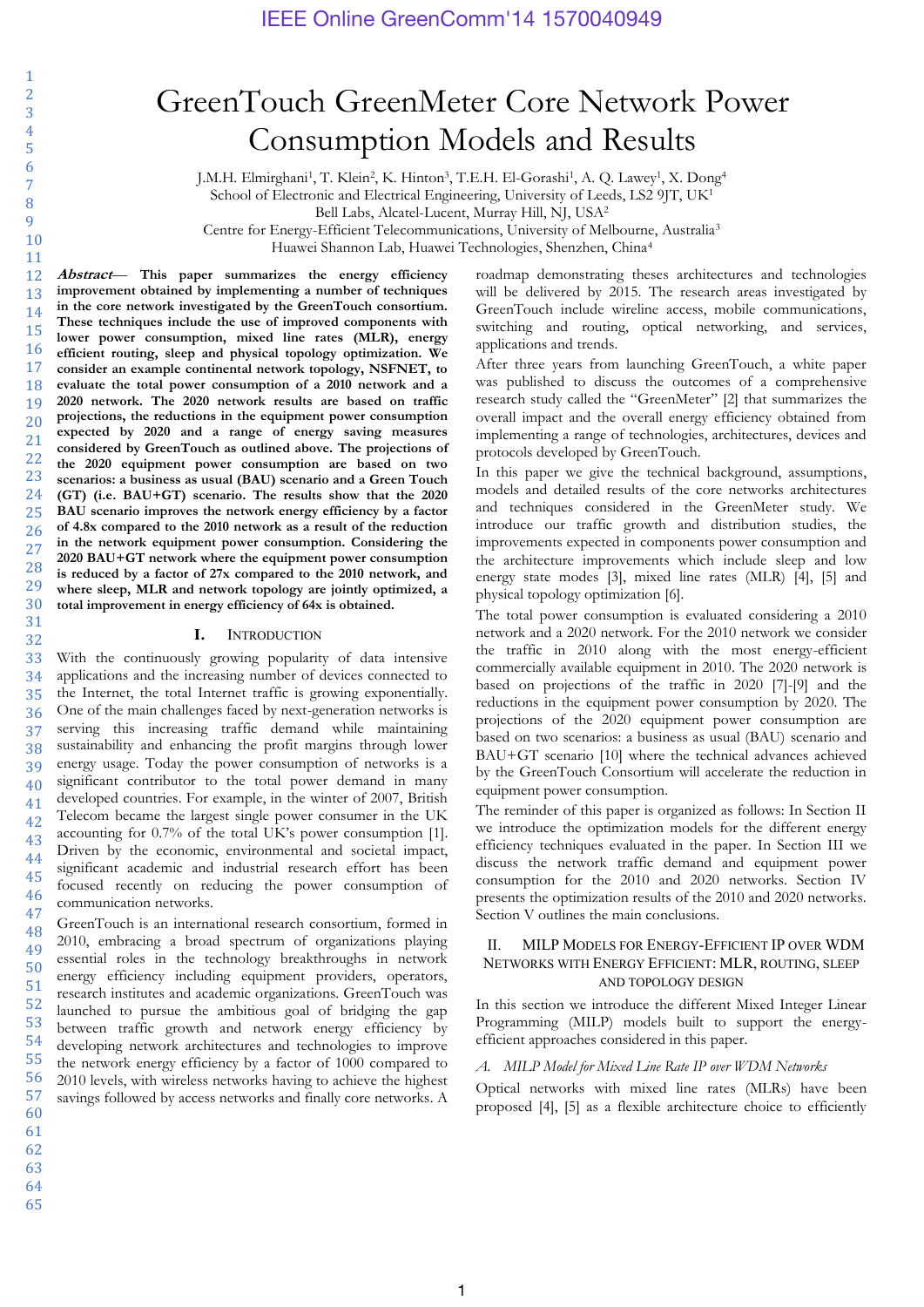support a heterogeneous range of applications in the core network. MLR reduces the bandwidth wastage and can as a result save energy. Furthermore, given that the power consumption of transponders is not directly proportional to the data rate, MLR uses the optimum combination of transponders that minimizes the power needed to serve a given demand. In this paper we evaluate the energy savings obtained by introducing the MLR architecture to IP over WDM networks. Before introducing the MILP for MLR IP over WDM networks, we introduce the parameters defined by the model:

| $i$ and $j$     | Denote end points of a virtual link in the IP layer,                                  |
|-----------------|---------------------------------------------------------------------------------------|
| s and $d$       | Denote source and destination of a traffic demand,                                    |
| $m$ and $n$     | Denote end points of a physical link in the optical layer,                            |
| $L_{mn}$        | The length of the physical link between nodes $m$ and $n$ ,                           |
| T               | Set of time points,                                                                   |
| R               | set of possible rates                                                                 |
| S               | Distance between neighbouring EDFAs,                                                  |
| N               | Set of nodes,                                                                         |
| $N p_i$         | The set of neighbour nodes of node $i$ in the optical layer,                          |
| W               | The number of wavelengths in a fibre,                                                 |
| $B_r$           | The capacity of a wavelength of line rate $r$ ,                                       |
| $\lambda^{sdt}$ | Traffic demand between source s and destination d at time                             |
|                 | t,                                                                                    |
| $EA_{mn}$       | The number of EDFAs on physical link $(m, n)$ . Typically                             |
|                 | $EA_{mn} = \lfloor L_{mn}/S - 1 \rfloor + 2$ , where S is the distance                |
|                 | between two neighbouring EDFAs [11],                                                  |
| $EG_{mnr}$      | The number of regenerators for a wavelength of line rate $r$                          |
|                 | on physical link ( <i>m</i> , <i>n</i> ). Typically $EG_{mn} = \frac{L_{mn}}{RG_r}$ – |
|                 | 1, where $RG_r$ is the reach of a transponder of line rate r,                         |
| $PR_r$          | Power consumption of a router port of line rate $r$ ,                                 |
| $PT_r$          | Power consumption of a transponder of line rate $r$ ,                                 |
| PЕ              | Power consumption of an EDFA,                                                         |
|                 |                                                                                       |

- $RG_r$  Power consumption of a regenerator of line rate *r*,
- *PO* Power consumption of the optical switch*,*

*PMD* Power consumption of a multi/demultiplexer.

The model also defines the following variables:

- $C_{ijrt}$  The number of wavelength channels of line rate  $r$  in the virtual link (*i, j*) at time *t,*
- $\omega_{m n r t}$  The number of wavelength channels of line rate *r* in the physical link (*m, n*) at time *t,*
- $W_{m n r t}^{ij}$  The number of wavelength channels of line rate *r* in the virtual link (*i, j*) that traverse physical link (*m, n*) at time *t.*
- DM<sub>i</sub> The number of multi/demultiplexers in node *i*,
- The number of optical switches in node *i,*
- $\lambda_{ijt}^{sd}$  The traffic flow from node *s* to node *d* that traverses the virtual link (*i, j*) at time *t,*
- The number of fibres on physical link (*m, n*) at time *t*.

Under the non-bypass approach, the total network power consumption is composed of:

1) The power consumption of router ports at time *t*

$$
\sum_{m \in N} \sum_{n \in N} \sum_{p_m} PR_r \cdot \omega_{mnt} \tag{1}
$$

2) The power consumption of transponders at time *t*

$$
\sum_{m \in N} \sum_{n \in N} \sum_{p_m} PT_r \cdot \omega_{mnt} \tag{2}
$$

3) The power consumption of EDFAs at time *t*

$$
\sum_{m \in N} \sum_{n \in N} \left( PE \cdot EA_{mn} \cdot f_{mnt} \right) \tag{3}
$$

(4)

4) The power consumption of regenerators at time *t*

$$
\sum_{m \in N} \sum_{n \in Np_m} \sum_{r \in R} \left( PG \cdot EG_{mnrt} \cdot \omega_{mnrt} \right)
$$

- 5) The power consumption of optical switches at time *t* **}** P i (5)
- 6) The power consumption of multiplexers and demultiplexer at time *t*

$$
\sum_{i \in N} PMD \cdot DM_i \tag{6}
$$

The MILP model is defined as follows:

 $\overline{m}$ 

**Objective**: minimize

$$
\sum_{t \in T} \left( \sum_{m \in N} \sum_{n \in Np_m} \sum_{r \in R} PR_r \cdot \omega_{mnt} + \sum_{m \in N} \sum_{n \in Np_m} \sum_{r \in R} PT_r \cdot \omega_{mnt} + \sum_{m \in Np_m} \sum_{n \in Np_m} (PE \cdot EA_{mn} \cdot f_{mnt}) + \sum_{m \in N} \sum_{n \in Np_m} \sum_{r \in R} (PG \cdot EG_{mnt} \cdot \omega_{mnt}) + \sum_{i \in N} PO \cdot NO_i + \sum_{i \in N} PMD \cdot DM_i \right)
$$
\n(7)

**Subject to:**

 $\boldsymbol{r}$ 

1) *Flow conservation constraint in the IP layer:* 

$$
\sum_{j \in N: i \neq j} \lambda_{ijt}^{sd} - \sum_{j \in N: i \neq j} \lambda_{jit}^{sd} = \begin{cases} \lambda^{sdt} & \text{if } i = s \\ -\lambda^{sdt} & \text{if } i = d \\ 0 & \text{otherwise} \end{cases}
$$
\n(8)

Constraint (8) represents the flow conservation constraint in the IP layer. It ensures that in all nodes the total outgoing traffic is equal to the total incoming traffic except for the source and the destination nodes. It also ensures that traffic flows can be split and transmitted through multiple flow paths in the IP layer.

2) *Virtual link capacity constraint:* 

$$
\sum_{s \in N} \sum_{d \in N: s \neq d} \lambda_{ijt}^{sd} \leq \sum_{r \in R} B_r \cdot C_{ijrt}
$$
  
\n
$$
\forall t \in T, \forall i, j \in N: i \neq j
$$
 (9)

Constraint (9) ensures that the summation of all traffic flows through a virtual link does not exceed its capacity.

3) *Flow conservation constraint in the optical layer:* 

$$
\sum_{i \in Np_m} W_{m n r t}^{ij} - \sum_{n \in Np_m} W_{m m r t}^{ij} = \begin{cases} C_{ij r t} & \text{if } m = i \\ -C_{ij r t} & \text{if } m = j \\ 0 & \text{otherwise} \end{cases} \tag{10}
$$
\n
$$
\forall \ t \in T, r \in R, \forall \ i, j, m \in N: i \neq j
$$

Constraint (10) represents the flow conservation constraint in the optical layer. It represents the fact that in all nodes the total outgoing wavelengths of a virtual link should be equal to the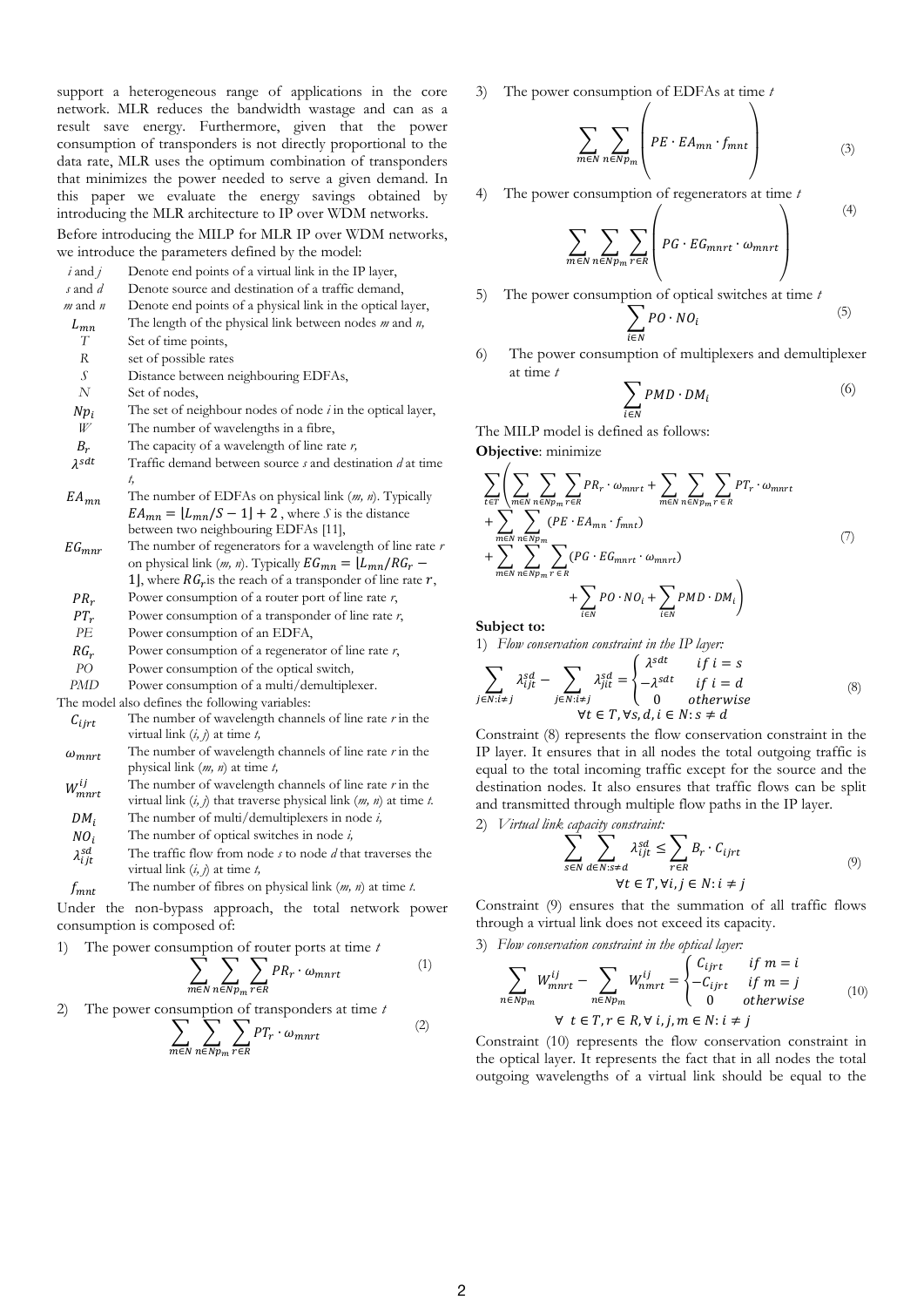total incoming wavelengths except for the source and the destination nodes of the virtual link.

4) Physical link capacity constraints:  
\n
$$
\sum_{i \in N} \sum_{j \in N: i \neq j} \sum_{r \in R} W_{mnt}^{ij} \leq W \cdot f_{mnt}
$$
\n
$$
\forall t \in T, \forall m \in N, n \in Np_m
$$
\n(11)

$$
\sum_{i \in N} \sum_{j \in N: i \neq j} W_{mnt}^{ij} = \omega_{mnt}
$$
  
\n
$$
\forall t \in T, r \in R, \forall m \in N, n \in Np_m
$$
\n(12)

Constraints (11) and (12) represent the physical link capacity constraints. Constraint (11) ensures that the total number of wavelength channels in virtual links traversing a physical link does not exceed the maximum capacity of fibres in the physical link. Constraint (12) ensures that the number of wavelength channels in virtual links traversing a physical link is equal to the number of wavelengths in that physical link.

The model can be extended to represent the bypass approach by redefining the power consumption of IP ports at time *t* as follows:

$$
\sum_{i \in N} \sum_{j \in N: i \neq j} \sum_{r \in R} PR_r \cdot C_{ijrt} \tag{13}
$$

Therefore the network objective function (to be minimized) becomes:

$$
\sum_{t \in T} \left( \sum_{m \in N} \sum_{n \in Np_m} \sum_{r \in R} P R_r \cdot C_{ijrt} + \sum_{m \in N} \sum_{n \in Np_m} \sum_{r \in R} P T_r \cdot \omega_{mnrt} \right. \n+ \sum_{m \in N} \sum_{n \in Np_m} (PE \cdot EA_{mn} \cdot f_{mnt}) \n+ \sum_{m \in N} \sum_{n \in Np_m} \sum_{r \in R} (PG \cdot EG_{mnrt} \cdot \omega_{mnrt}) \n+ \sum_{i \in N} PO \cdot NO_i + \sum_{i \in N} PMD \cdot DM_i \right)
$$
\n(14)

Note that this model is general, therefore the single line rate model can be obtained by assigning a single rate to the set *R*.

### *B. MILP Model for Energy Efficient Physical Topology Design for IP over WDM Networks*

A number of the major operators and equipment manufacturers are currently interested in the physical topology design of core networks, [6], [11], [12]. Previous research on physical topology design has concentrated on improving the quality of service (QoS) and reducing the cost of networks [13], [14]. In this paper, energy-efficient physical topology design for IP over WDM networks is investigated [6].

We consider a scenario where the node locations are given (for example city locations) and in addition to optimizing the virtual topology, the model optimizes the deployment of the physical links connecting these nodes so that the total network power consumption is minimized [6].

In addition to the parameters defined in Section II.A, the energyefficient physical topology defines the following parameters:

- $Ndqr$  Minimum nodal degree, (this can be used to ensure for example that nodes do not become isolated after a single or multiple link failures).
- Nlink Total number of links,
- $NF$  Maximum number of fibres on one physical link,

In addition to the variables in Section II.A, the following variable is also defined:

$$
link_{mn}
$$
 If there is a physical link between nodes *m* and *n*,  
 $link_{mn} = 1$ , otherwise  $link_{mn} = 0$ ,

The total network power consumption of the energy-efficient physical topology under the bypass approach is similar to the total network power consumption given by Equation (14). However, with physical topology optimization  $m, n$ , the end points of a physical link, are both defined in set  $N$ , i.e. all nodes in the network, so the model can select to deploy a physical link between any node pair. Therefore the objective function becomes:

**Objective**: minimize

$$
\sum_{t \in T} \left( \sum_{m \in N} \sum_{n \in N} \sum_{r \in R} PR_r \cdot \omega_{mnrt} + \sum_{m \in N} \sum_{n \in N} \sum_{r \in R} PT_r \cdot \omega_{mnrt} + \sum_{m \in N} \sum_{n \in N} (PE \cdot EA_{mn} \cdot f_{mnt}) + \sum_{m \in N} \sum_{n \in N} (PG \cdot EG_{mnrt} \cdot \omega_{mnrt}) + \sum_{i \in N} PO \cdot NO_i + \sum_{i \in N} PMD \cdot DM_i \right)
$$
\n(15)

Subject to:

constraints (8)-(12), and the following constraints: 1) *Physical link capacity constraints:*

$$
\sum_{i \in N} \sum_{j \in N: i \neq j} W_{mnt}^{ij} \le W \cdot NF \cdot link_{mn}
$$
  
\n
$$
\forall t \in T, \forall m \in N, n \in N: m \neq n
$$
\n(16)

Constraint (16) ensures that the total number of wavelength channels in virtual links traversing a physical link does not exceed the maximum capacity of fibres in the physical link if the physical link exists.

2) *Nodal degree limit constraint:* 

$$
\sum_{n \in N: n \neq m} link_{mn} \ge Ndgr \qquad \forall m \in N
$$
 (17)

Constraint (17) gives the minimum nodal degree. Note that a limit on the minimum nodal degree is needed to ensure connectivity i.e. the node is not isolated from the network (even after a number of link failures).

3) *Number of links constraint:* 

$$
\sum_{m \in N} \sum_{n \in N: n \neq m} link_{mn} = 2 \cdot Nlink \tag{18}
$$

Constraint (18) ensures that the total number of links in the network does not exceed the limit on the number of links. This allows network designers to select a maximum number of links to be deployed and request that the traffic is served under this constraint. This constraint can be removed to allow MILP to select the best number of links to be deployed and the way they are deployed to minimize power consumption.

## III. NETWORK TRAFFIC DEMAND AND EQUIPMENT POWER **CONSUMPTION**

The NSFNET network, depicted in Figure 1, is considered and the impact of the different energy saving techniques is evaluated over this network. We have more recently carried out similar evaluations over other networks including AT&T network, BT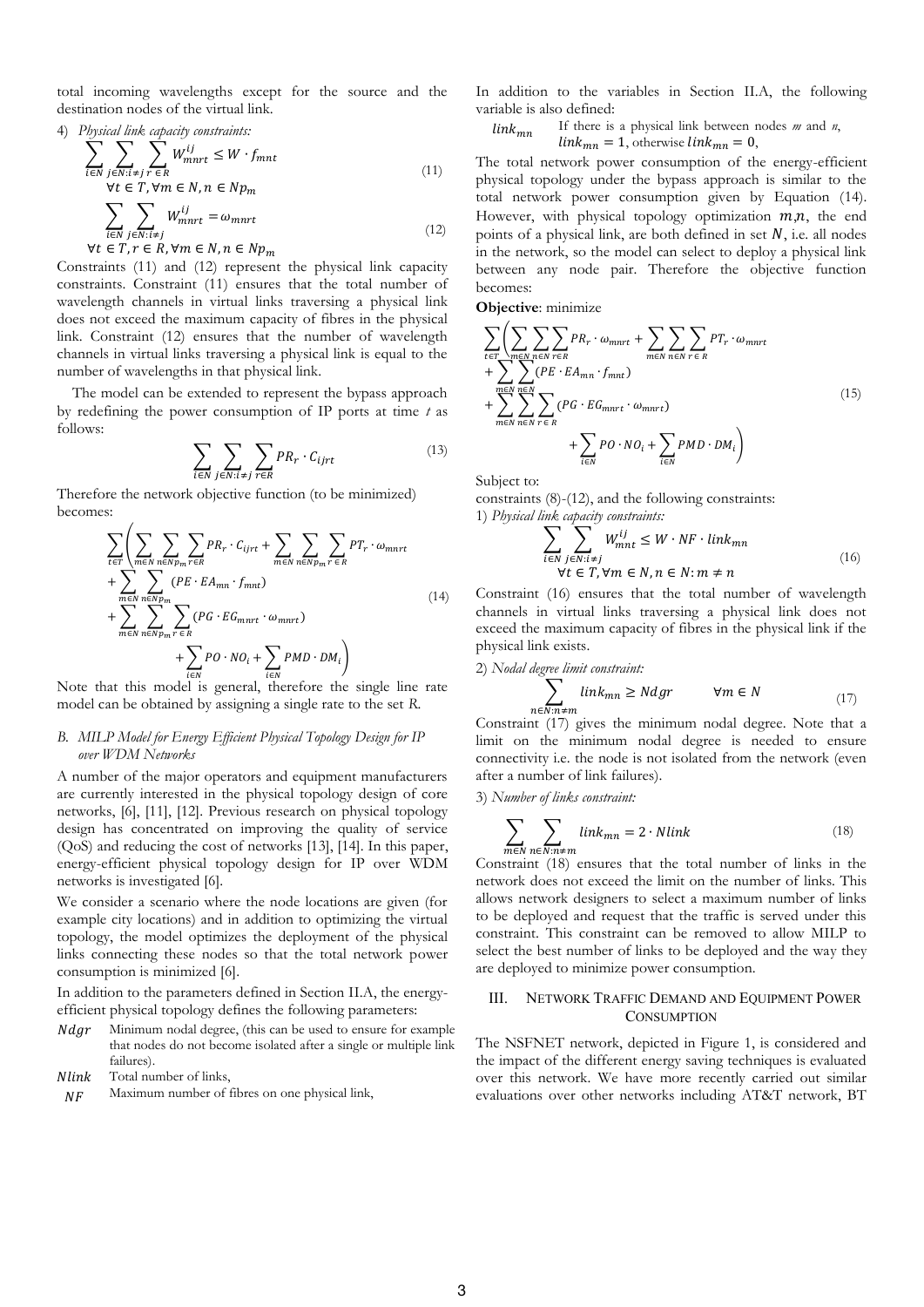EU network and Telecom Italia network and consistent results were observed. The NSFNET network consists of 14 nodes and 21 bidirectional links. Figure 1.a shows the physical distances between nodes. As the NFSNET network covers the US, different parts of the network fall in different time zones, i.e., nodes experience different levels of traffic demand at any given point in time. There are four time zones, Eastern Standard Time (EST), Central Standard Time (CST), Mountain Standard Time (MST) and Pacific Standard Time (PST). There is an hour time difference between each time zone and the next, we use EST as the reference time. Note that time zones dictate habits and therefore network utilization and traffic demands in our case.



(a) Physical distances between nodes (km)



(b)Cities in which the nodes are located

Figure 1. The NSFNet network architecture



Figure2. Average traffic demand in different time zones

Figure 2 shows the NSFNET total traffic at different times of the day for 2010 and 2020 [7]-[9]. The NSFNET network contains five data centres located at nodes 2, 3, 6, 8, and 10. The traffic between node pairs is based on a gravity traffic model where the traffic demand between a node pair is proportional to the product of the populations of the nodes and inversely

proportional to the distance between them. The projection for 2020 traffic shows an increase by a factor 7.7 compared to 2010 traffic.

Table I shows the equipment power consumption of the 2010 network and 2020 network [10]. The 2010 equipment represents the best (from power consumption point of view) commercially deployed equipment in 2010 (a limited 2010 deployment is sufficient) that is able to perform the desired function. The router ports power consumption is quoted at 40 Gb/s and includes the share of the aggregate power (switching matrix, router processor, power module and other power consuming elements of the router including fans and their controllers) portioned to the 40Gb/s port. The projections of the 2020 network equipment power consumption are based on two models: Business As Usual (BAU) model, where a 12% annual reduction in electronics power consumption is taken into account (Moore's law), and BAU+GT model where the technical advances achieved by the GreenTouch Consortium accelerate the reduction in equipment power consumption beyond BAU. As a result in this case two additional factors reduce the power consumption of routers, transponders and regenerators. A 1.5x factor attributed to the use of optical interconnects developed in the GreenTouch Silicon Photonic Interconnects and Single-Chip Linecard (SCORPION) project [15] and 5x due to better system design in a range of projects, for example SCORPION (for routers) [15] and HalfMoon (for transponders and regenerators) [16]. The 1.5x and 5x factors are multiplicative in the case of these 3 components (routers, transponders and regenerators). In 2020 the optical switches power consumption is reduced by 10x through the GreenTouch SwiTching And tRansmission (STAR) project [17]. The reduction in EDFAs power consumption in Table I is a result of work in the GreenTouch Service Energy Aware Sustainable Optical Networks (SEASON) project [18]. Power reduction as a result of sleep and the optimum use of mixed line rates is achieved as a result of work in the GreenTouch OPtimum Endto-end Resource Allocation (OPERA) project [3], [5]. Finally topology optimization and the resultant reduction in power consumption is a contribution by the GreenTouch STAR project [6]. There are a range of other GreenTouch energy reduction measures that will be included in future. These include energy saving as a result of conserving power in protection paths when these are not used (OPERA), optimum content caching and data centres locations and content placement and replacement (OPERA and SEASON), and network function virtualization (OPERA).

The 2020 BAU projections show a reduction in the power consumption of router ports, transponders and regenerators by a factor of 3.6 (12% annual reduction due to Moore's law). For the 2020 BAU+GT projections, the routers, transponders and regenerators power consumption is reduced by a factor of 27x compared to the 2010 network and by a factor of 7.5 compared to the 2020 BAU network [19]. We assume a linear increase in power consumption for 100 Gb/s and 400 Gb/s router ports compared to the 40 Gb/s router port. This is a conservative estimate as the power consumption has so far increased below the linear trend as the data rate has increased in these components.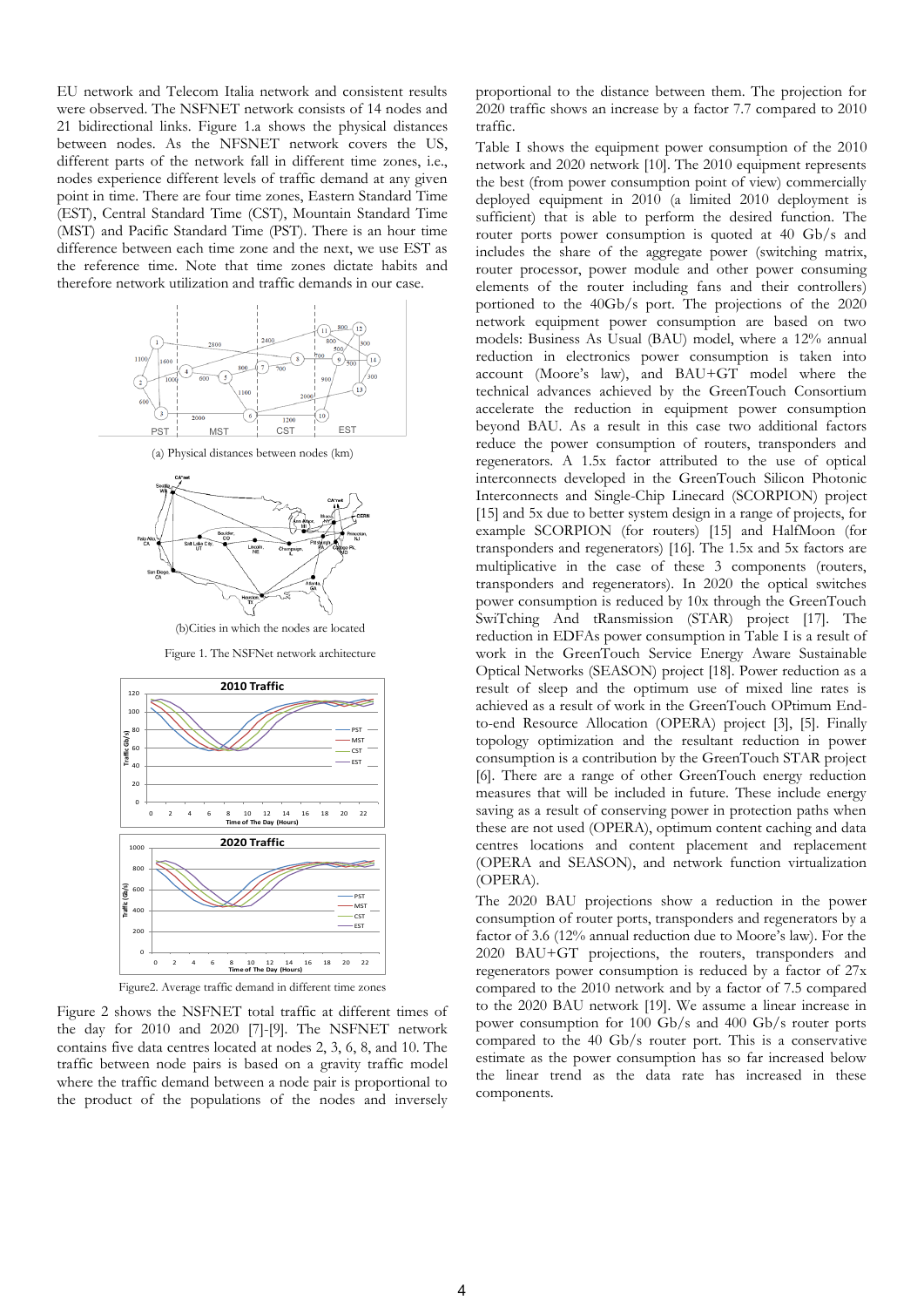| TABLE I. POWER CONSUMPTION OF NETWORK EQUIPMENT   |
|---------------------------------------------------|
| AND REACH OF TRANSPONDERS [10], (POWER USAGE      |
| EFFECTIVENESS (PUE) OF 2 AND 1.5 IN 2010 AND 2020 |
| RESPECTIVELY)                                     |

| Device                    | <b>Power Consumption</b><br>2010    | <b>Power Consumption</b><br>2020 (BAU) | <b>Power Consumption 2020</b><br>(BAU+GT) |
|---------------------------|-------------------------------------|----------------------------------------|-------------------------------------------|
| <b>Router port</b>        | 440 W                               | 123W                                   | 16 W                                      |
| Transponder 40Gb/s        | 148 W                               | 41W                                    | 5.5W                                      |
|                           | Reach: 2500 km                      | Reach: 2500 km                         | Reach: 2500 km                            |
| Transponder 100Gb/s       | Not widely deployed in<br>the field | 48 W                                   | 6.4W                                      |
|                           |                                     | Reach: 2000 km                         | Reach: 2000 km                            |
| Transponder 400 Gb/s      | Not deployed in the<br>field        | 54 W                                   | 7.2 W                                     |
|                           |                                     | Reach: 150 km                          | Reach: 150 km                             |
| <b>Regenerator 40Gb/s</b> | 222 W                               | 61.5W                                  | 8.25 W                                    |
| Regenerator 100Gb/s       | Not widely deployed in<br>the field | 72 W                                   | 9.6 W                                     |
| Regenerator 400 Gb/s      | Not deployed in the<br>field        | 81 W                                   | 10.8 W                                    |
| <b>EDFA</b>               | 52 W                                | 18 W                                   | 12.5 W                                    |
| <b>Optical switch</b>     | 85 W                                | 85 W                                   | 8.5 W                                     |
| Multiplexer/Demutiplexer  | 0W                                  | 0W                                     | 0 <sub>W</sub>                            |

## IV. MILP MODELS RESULTS

In Figure 3 - Figure 8, the total network power consumption of the cases considered is broken down into its parts showing the power consumption of the different network components, namely the contribution of routers, transponders, EDFAs, optical switches and regenerators to the total power. For the different figures the major contribution to the total power consumption is due to routers followed by transponders.



Figure 3. The Power consumption of the original NSFNET topology, 2010 components power consumption, 40 Gb/s, non-bypass



Figure 4. The Power consumption of the original NSFNET topology, 2020 BAU components power consumption, 40 Gb/s, non-bypass

Figure 3 shows the reference case, the power consumption of the NSFNET network under 2010 traffic, 2010 components power consumption and 2010 design where the network is dimensioned for maximum traffic and the components do not adapt their capacity / power usage as traffic varies, hence the flat trend of Figure 3. Figure 4 shows the situation in 2020 under BAU where the traffic grows, the equipment power

consumption is reduced by Moore's law factor (3.6x), but there is no adaptation with traffic variation.

In Figure 5 under 2020 traffic, 2020 BAU component power consumption and where unused router ports, transponders and regenerators are put into sleep and the bypass approach is used (here router ports at intermediate nodes are bypassed using the optical layer), the power consumption is reduced and the power used follows the traffic variation throughout the day.

Implementing MLR with sleep, bypass, 2020 traffic, 2020 BAU components power consumption and with the optimum (power wise) combination of 3 line rates, 40 Gb/s, 100 Gb/s and 400 Gb/s, results in a further reduction in the network power consumption (Figure 6). The additional reduction in Figure 6 beyond the power consumption levels in Figure 5 is mainly associated with the optimum selection of transponders in MLR. While the power consumption of router ports linearly increases as the line rate increases, the increase in the power consumption of transponders is not linear as seen in Table I. Note that if router ports were to have power consumption that increases below the linear trend in a similar way to transponders (see Table I), then router ports can be incorporated into the MLR optimization and further power reduction can be obtained. The total power consumption of regenerators increases when higher data rates are used as the 100 Gb/s and 400 Gb/s transponders have a shorter reach and therefore more regenerators are used.



Figure 5. The Power consumption of the original NSFNET topology, 2020 BAU components power consumption, 40 Gb/s, bypass, sleep



Figure 6. The Power consumption of the original NSFNET topology, 2020 BAU components power consumption, MLR, bypass, sleep

Figure 7 shows the optimal topology obtained from the energy efficient physical topology optimization. The optimal topology was obtained with no constraint (limit) on the number of links in the network and considering a  $Ndgr = 2$  to ensure that nodes are not totally disconnected from the network in case of a single link failure. The optimal topology has 60 links and an average nodal degree of 8.6. In our previous results [5], when no limit on the number of links was set, the optimum topology was a full mesh. However, the results in this paper consider MLR with higher per wavelength data rates that have a shorter reach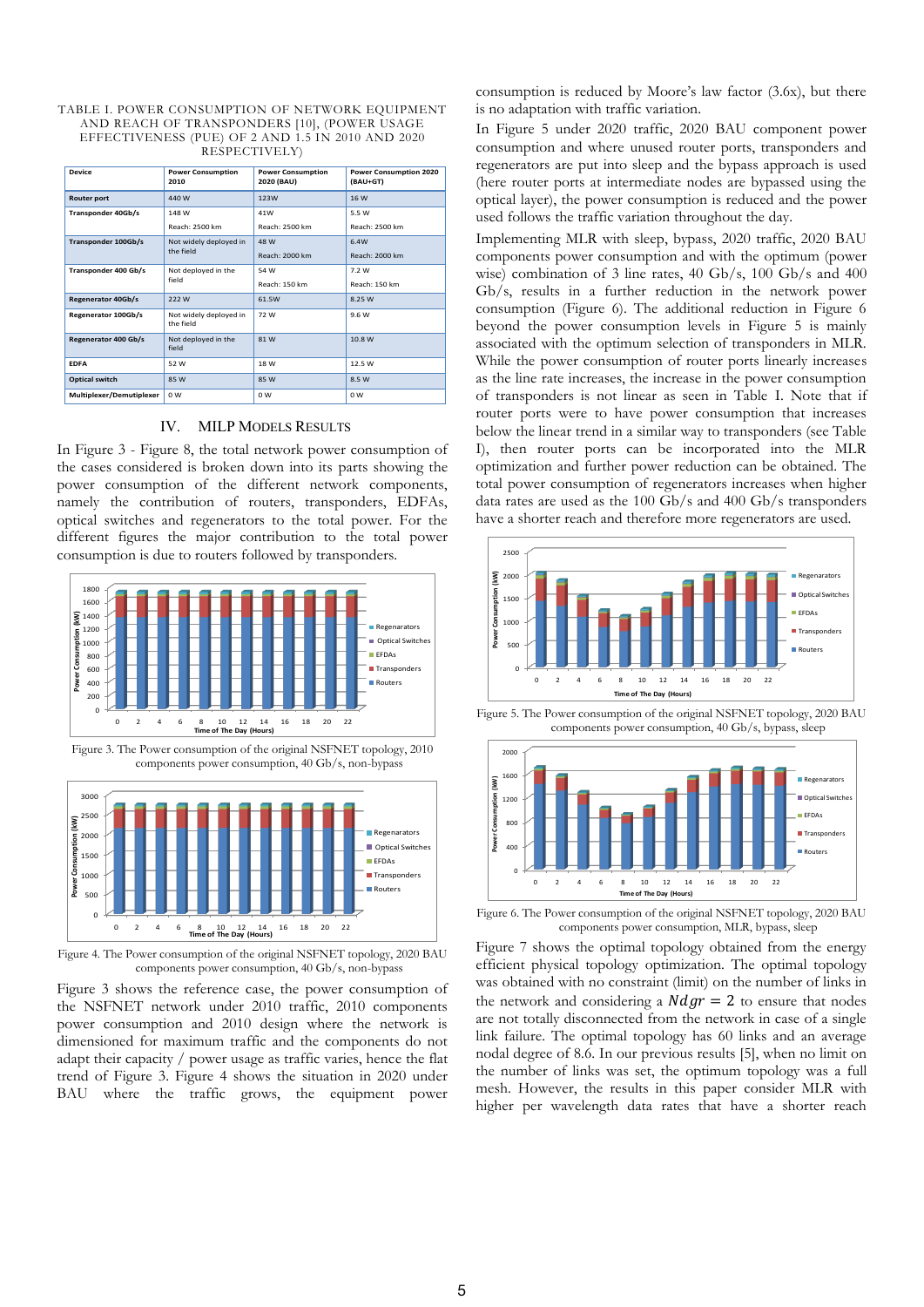together with the actual physical distances between nodes (longer in Figure 1a compared to [5]) and therefore regenerators are needed. As the power consumption of a regenerator is higher than the power consumption of a transponder, it becomes more energy-efficient for traffic flows to go through intermediate nodes but using optical bypass, (a transponder is still used at each intermediate node in this case), instead of travelling through a direct link where one or more regenerators are used. Figure 8 shows the power consumption of the optimized topology.



Figure 7. The optimized NSFNET topology, 2020 BAU components power consumption, MLR, bypass, sleep



Figure 8. The Power consumption of the optimized NSFNET topology, 2020 BAU components power consumption, MLR, bypass, sleep

Figure 9-Figure 11 show the power consumption of the 2020 BAU+GT network under the different energy saving approaches. Similar trends to those of the 2020 BAU are observed and optimizing the physical topology has resulted in very similar topologies to the 2020 BAU topologies. However the total power consumption is significantly reduced as the equipment power consumption is reduced. Furthermore, we have defined the 2020 BAU network as one where the power consumption of the equipment is as shown in Table I under BAU and where routing employs the non-bypass approach and the physical topology is not optimized, namely the results in Figure 4. As such improvements which result from topology optimization, sleep and mixed line rates are attributed to BAU+GT. The previous results in Figure  $5 -$  Figure 8 were however presented to allow flexibility in defining 2020 BAU, for example sleep may be included in 2020 BAU.



Figure 9. The Power consumption of the original NSFNET topology, 2020 BAU+GT components power consumption, 40 Gb/s, bypass, sleep



Figure 10. The Power consumption of the original NSFNET topology, 2020 BAU+GT components power consumption, MLR, bypass, sleep

Figure 12 shows the energy efficiency of the 2020 network with BAU components power consumption under the different MILP models. For comparison, we consider the 2010 network with 40 Gb/s line rate under the non-bypass approach, Figure 3 results, as the reference case. The energy efficiency of 9792 kbps/W for this case is equivalent to 102 nJ/b which seems reasonable given each router port in 2010 is 440 W/40 Gb/s = 11 nJ/b, and each transponder is 148 W/40 Gb/s = 3.7 nJ/b. A typical path in the network has a source node, a destination node and two intermediate nodes on average in NSFNET. This calls for 4 ports (a bit less on average) and 3 transponders, i.e. 44  $nJ/b + 11 nJ/b = 55 nJ/b$ . A PUE=2 results in 110 nJ/b, which is higher than the result above; however the average number of hops is typically smaller, but this is a useful check.



Figure 11. The Power consumption of the optimized NSFNET topology, 2020 BAU+GT components power consumption, MLR, bypass, sleep



Figure 12. The energy efficiency of the network with 2020 BAU components power consumption under different energy saving techniques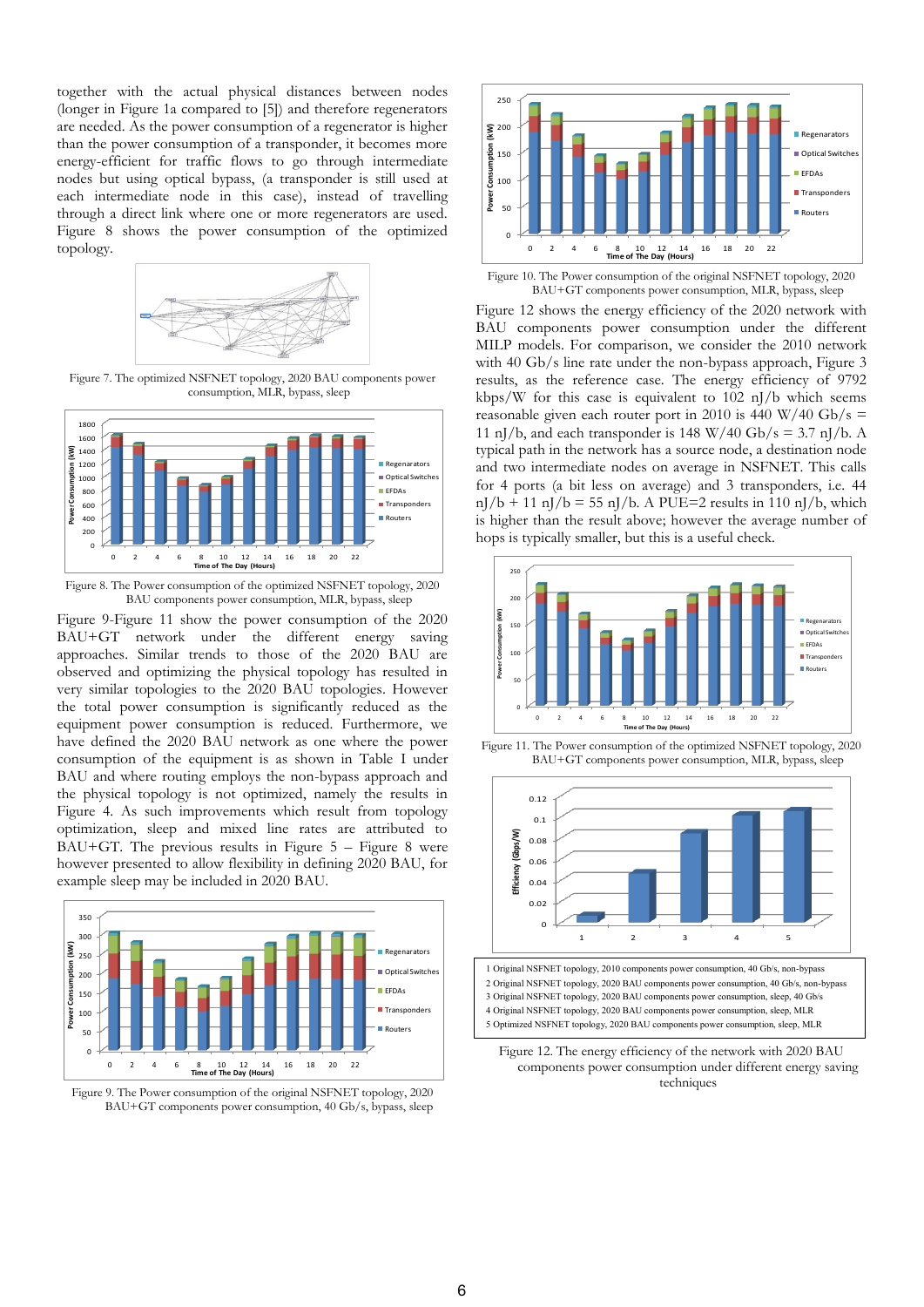

techniques

In the 2020 BAU network, the most power consuming equipment (router ports, transponder and regenerators) has a power consumption lower by a factor of 3.6 compared to 2010 and the PUE is reduced from PUE=2 in 2010 to PUE=1.5, i.e. reduced by a factor of 1.33. Therefore the 2020 BAU network is expected to be  $3.6 \times 1.33 = 4.79$  times better than the  $2010$ network which is consistent with the MILP model results shown in Figure 12.

Optimizing the 2020 BAU network so that it saves energy through the use of the bypass approach (coupled with MILP optimized routing) and sleep improved the power consumption by an additional factor of 1.78x. Introducing the bypass approach by itself achieved an improvement by a factor of 1.45x. This improvement is consistent with the improvement obtained by bypass in [3], [11] and [20]. The introduction of sleep achieved an improvement of 1.23x which is consistent with the traffic variation with time of day in Figure 2. Note that sleep can result in up to 50% saving if half of the day has low utilization. However, if users continue to consume traffic well into the night (movies for example) or in core networks that span several time zones that result in smoothed traffic peaks and troughs; there will be little point in pursuing "power follows load" in hardware in the core as the load will be almost flat.

MLR has resulted in an improvement by a factor of 1.2x which is around the typical improvement obtained by a MLR network compared to a 40 Gb/s network [4], [5].

The improvement obtained by physical topology optimization is limited to 1.1x. However, it is estimated (using the MILP in [6] and electronic aggregation/de-aggregation nodes at the head ends) that this improvement can be increased up to 5x if a full mesh is deployed to serve nodes with symmetric traffic. This 5x improvement is the subject of ongoing work. The traffic considered in this work is attributed to population size in a given node and as a result the nodes (cities) produce varying amounts of traffic. Currently operators divide a large city into multiple nodes, so that each node in the network serves a comparable population size. For example BT translates London into 4 nodes, leading to a full mesh among the 8 inner core nodes in the BT network [21]. Such additional refinements in topology design can lead to further energy saving as outlined above. In addition with a full mesh and hence a direct route to each destination, the reliance on IP routing can be reduced in the core with the potential of up to 20x power saving as a result of the combined measures outlined [6].

TABLE II. SUMMARY OF MILP MODELS RESULTS

|                     | 2010     | 2020 (BAU) | 2020 (GT) |
|---------------------|----------|------------|-----------|
| T Core TByte/year   | 66779122 | 514457280  | 514457280 |
| E Core GWh/year     | 15.16    | 24.01      | 1.23      |
| Efficiency (kbps/W) | 9792     | 47442.65   | 627865.09 |
| Improvement         |          | 4.84       | 64.12     |

Figure 13 shows the improvement in energy efficiency in the 2020 BAU+GT network where the router ports, transponders and regenerators power consumption is reduced by a factor of 27x compared to the 2010 network. Optimizing (MILP) the 2020 BAU+GT network by jointly considering bypass, sleep, MLR and topology optimization resulted in a total improvement in the core network by a factor of  $27 \times 1.78 \times 1.2 \times 1.1 = 64x$ . Table II shows a summary of the MILP models results. As work on the GreenTouch technologies continues, we can expect these values to change with the development and greater understanding of new technologies and their potential applications. For example, an active topic of discussion is the use of data compression. Further evolution in compression algorithms for video and data can be expected to save bandwidth by 2020. A GreenTouch analysis [2] showed that this also aids overall network energy efficiency despite the extra energy required for compression. It is, however, debatable whether better compression by new algorithms can be performed at the application layer and can therefore be assumed for all content before it enters the network, or whether additional compression functions can be embedded in the network to make up for content that is compressed with legacy technology and not with the latest and most efficient algorithms. We have investigated the potential use of compression in the network and it provides an additional efficiency gain that would yield an overall energy efficiency improvement in the core network of up to 95x.

|                     | 2010      | 2020 (BAU) | 2020 (GT)  |
|---------------------|-----------|------------|------------|
| T Core TByte/year   | 133558244 | 1028914560 | 1028914560 |
| E Core GWh/year     | 363.72    | 578.33     | 29.52      |
| Efficiency (kbps/W) | 816       | 3953.55    | 52321.92   |
| Improvement         |           | 4.84       | 64.12      |

TABLE III. SUMMARY OF SCALED MILP MODELS RESULTS

In Table III the traffic and energy of Table II are scaled by a number of factors to consider the following:

- 1. To convert North America results to a Group 1 Nations result: Multiply traffic and power by factor of 2, which is a factor that has been determined by GreenTouch based on studies in its Services, Policies, & Standards (SPS) Working Group and operators surveys.
- 2. To account for over provisioning for QoS: Multiply the power consumption by a factor of 3 both in 2010 and 2020. Note that we are not introducing here any GT measure in 2020 that can help reduce overprovisioning. The factor 3 for overprovisioning is typical for 2010 operators' networks [7], [8].
- 3. To take into account protection: Multiply the power by a factor of 2 in 2010 and 2020. This corresponds to  $1+1$ protection in both cases and also does not assume any GT